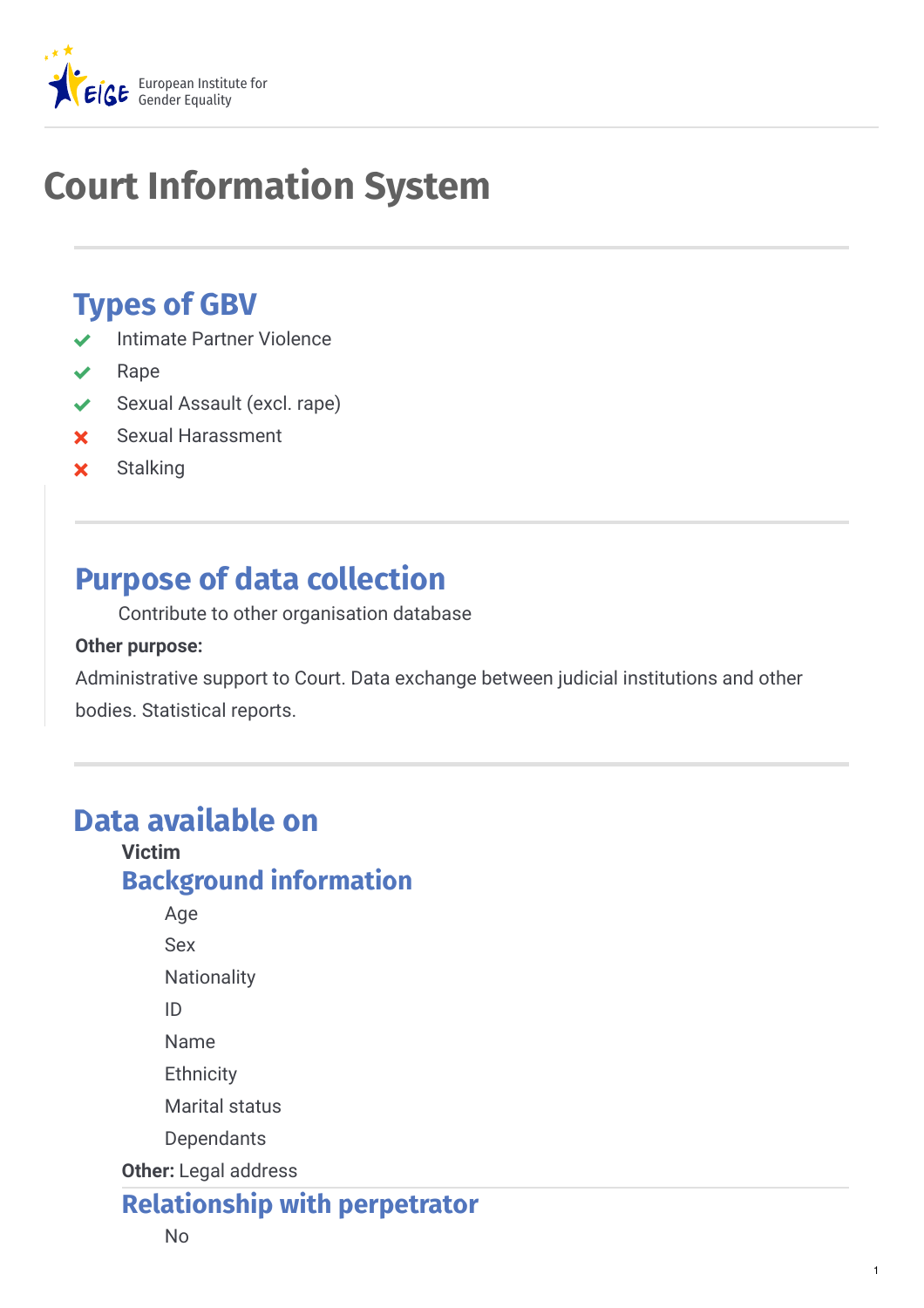## **Repeatedly suffering from GBV**

No information available

#### **Perpetrator Background information**

Age Sex **Nationality** ID Name **Ethnicity** Marital status **Dependants** 

**Other:** Criminal law clauses, legal address

## **Relationship with victim**

No

**Additional information:** This means that this kind of information is not recorded by

this data source.

### **Re-offending**

No information available

#### **Witness**

### **Background information**

**X** No information collected on Background information

#### **Relationship with victim/perpetrator**

No information available

#### **Incident description by witness**

No information available

## **Children witnessing IPV incident**

Yes

**Incident**

#### **Code system used**

Criminal justice

Civil law

## **Description of incident**

Date/time

Harm/injuries

Location

Type of violence

### **Protection order**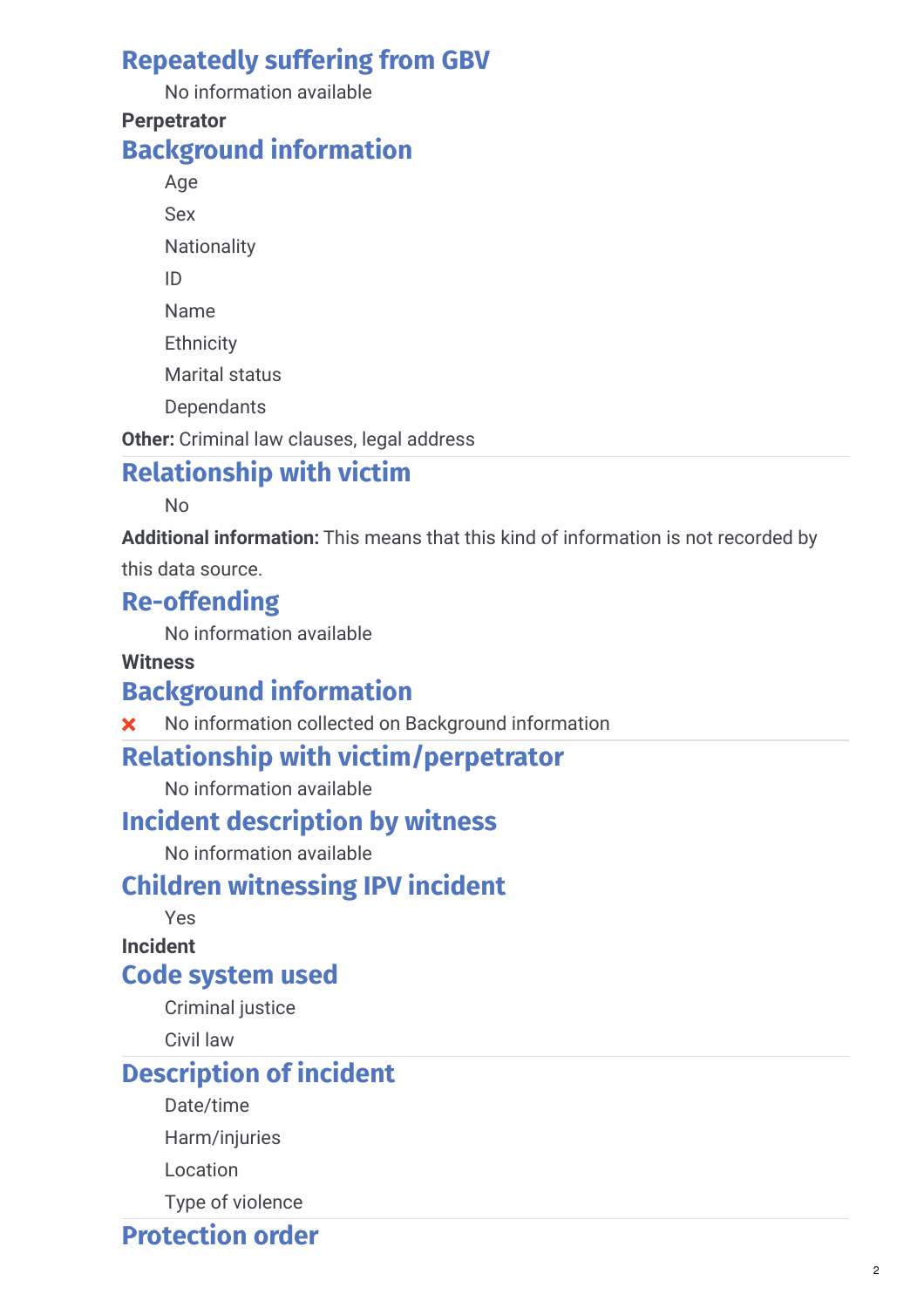No information available

#### **Civil justice data**

No information available

#### **Incident respond resources**

\* No information collected on Incident respond resources

#### **Prosecution process**

#### **Stages of prosecution process**

Withdrawals of complaints

Withdrawals of prosecution support

N. of cases reported for each incident

N. of cases initiated for each type of incident

N. of cases referred to court

Types of offense(s)

#### **Defendant pleas/verdicts**

Guilty pleas

Guilty verdicts

### **Average time case through criminal justice system**

Yes

#### **Outcomes**

#### **Perpetrator**

#### **N. of cases resulting in arrest**

No

#### **List of offenses**

Yes

### **Victim**

#### **Death as result of incident**

Yes

## **Characteristics Storage System**

- **x** In paper form
- **x** Electronically (single files)
- $\blacktriangleright$  Electronically (database)

## **Frequency of updating**

Ongoing

**Quality assurance process**